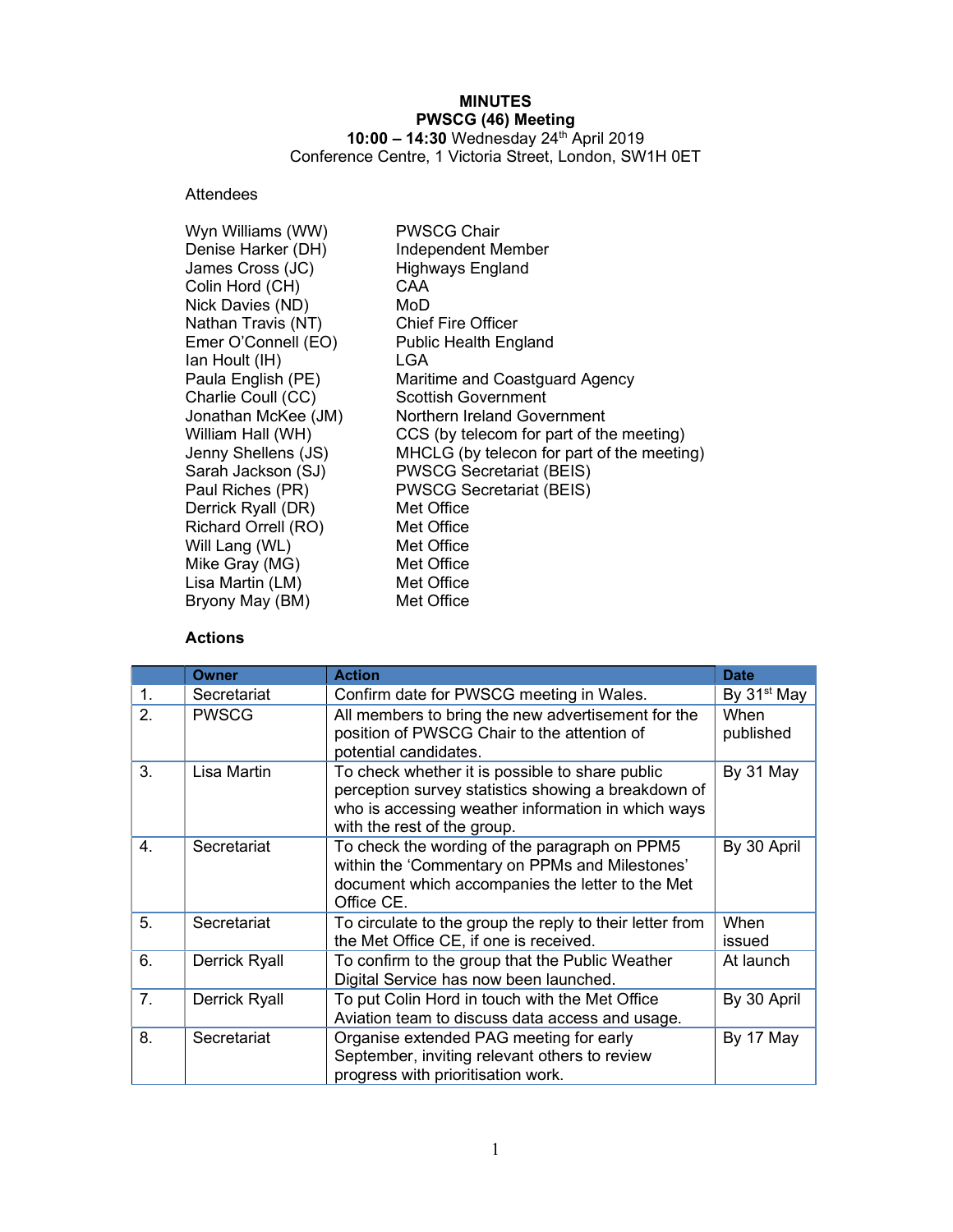### a. Welcome & Introductions

WW welcomed attendees. There were several apologies received, these included Carol Holt (Environment Agency), Clair Tindall (Police), Tracy Goode (Welsh Government), Steph Hurst (BEIS).

DR provided an update on recent Met Office Public Weather Service team personnel changes

Derrick Ryall – Associate Director PWS & National Capability – Accountable for PWS, other resilience services and underpinning National Capability (including HPC); Broad role as AD in governance of Met Office in-year delivery.

Mike Gray – Head Public Weather Service – Responsible for overall development and delivery of PWS CSA, and primary focal point with PWSCG and Secretariat.

Will Lang – Head Civil Contingency Services – Responsible for PWS Warnings and Civil Contingency themes; leads CCA team; focal point with responders.

Richard Orrell – Manager National Capability – Responsible for managing the PWS National Capability theme, including Met Office inputs to PWS Assurance Group.

Lisa Martin – Senior Marketing Manager – Responsible for PWS Public Reach activities within Marketing & Communications.

WW explained that this may be his last meeting as he is due to step down in the next few months. DH offered her sincere thanks to WW for his leadership and ability to push boundaries. He had established an effective assurance process, introducing two new assurance groups, for both customers and the Met Office. In addition, he had championed the service through the challenges of both T & E and the Spending Review. His leadership had been invaluable and he would be a hard act to follow. SJ echoed DH's words on behalf of BEIS and the Met Office.

## b. Minutes & actions from last meeting

The minutes of the January meeting were circulated with the papers. No comments or amendments were received, and these were approved by the group. A copy of the minutes will be uploaded to the Met Office website.

WW reminded the group that all minutes of the group's meetings are available on the Met Office website and that there was evidence that people did access and read these. SJ reported that details of the Storm Naming initiative had been picked up by a national newspaper and TV programme in relation to the perceived difference in response to storms with female and male names. SJ said that some research had been done on this and that there was no strong evidence to support these differences.

PR updated the group on progress since the last meeting. Solid progress had been made on the actions. Preparations towards the comprehensive spending review are covered later in the meeting. PWSCG meetings in the Devolved Administrations have now been set up by the Secretariat in Scotland  $(14<sup>th</sup>$  June 2019) and Northern Ireland  $(13<sup>th</sup>$ November 2019). A date for a meeting in Wales is still to be confirmed and will be carried over for the Secretariat to take forward.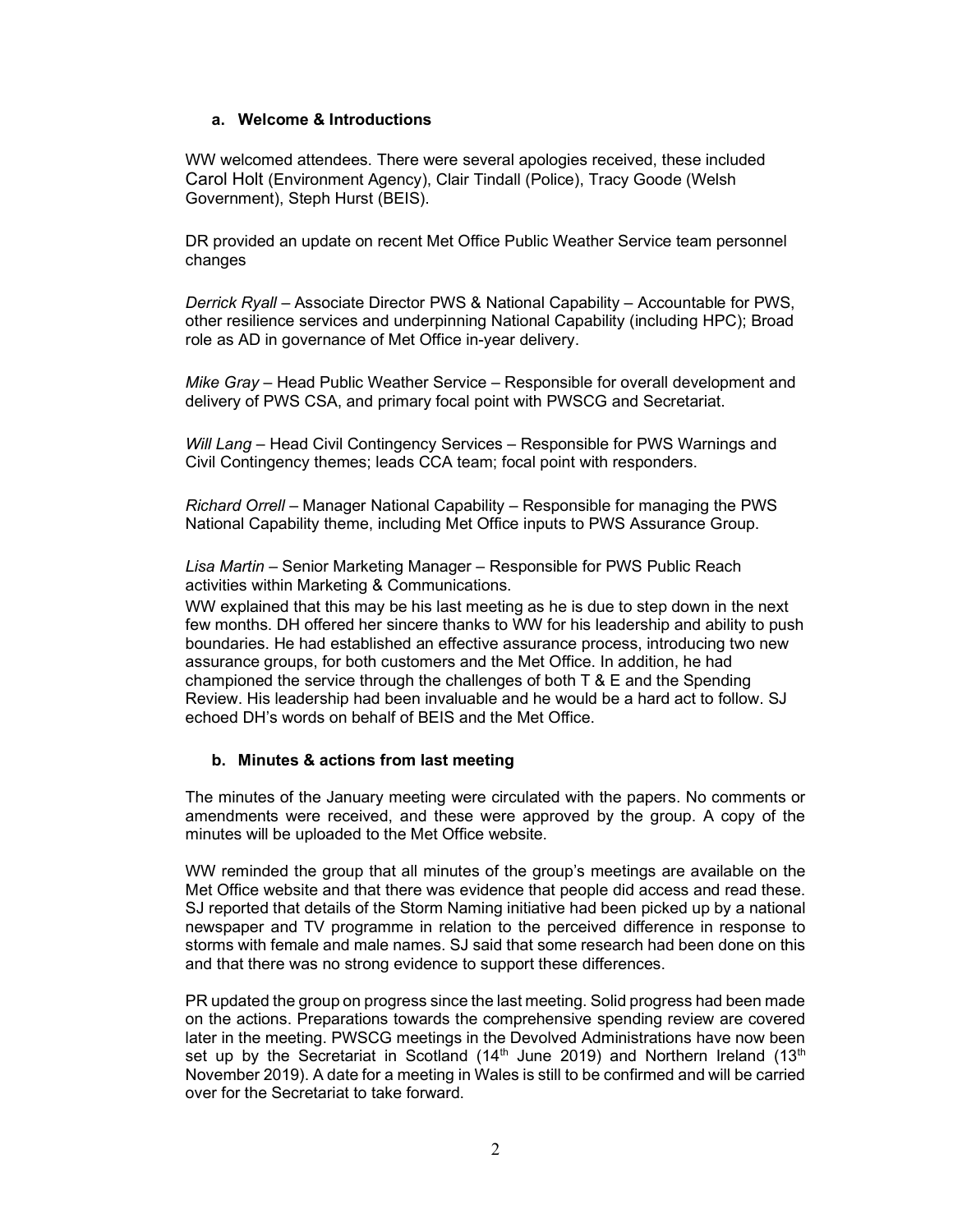## c. Reports

## 3.1 BEIS Update

SJ provided an update on behalf of BEIS. There had been a lot of changes at BEIS with Steph Hurst moving to lead a team on EU Exit work.. In February, Harriet Wallace joined BEIS as the Director responsible for the Met Office., Director General Gareth Davis is moving on with Sam Lister appointed as the interim Director General for the new Industrial Strategy Science & Innovation portfolio where Met Office responsibilities sit. The focus of work for the PWS BEIS team has been pulling together the evidence for the spending review..

ND raised the point that if there is a delay to the EU Exit process then there would be uncertainty in the timescales for the CSR. SJ responded that the preparatory work that is currently ongoing will stand the team in good stead and strengthen their case.

SJ reported that the post of PWSCG Chair had been advertised but that although there had been some applicants, it was felt that there was an insufficient number to chose a new candidate. It has been agreed to re-advertise the post and boost interest. Members of the group were asked to draw this new advertisement to the attention of any potential candidates that they are aware of.

## 3.2 PWSCG Chair's Update

WW summarised his activity since the last meeting which included a meeting of the PAG on 12<sup>th</sup> March to scrutinise the National Capability and International Commitments themes of the PWS programme. WW, DH and SJ had also met with DR and MG on 15<sup>th</sup> April to discuss the proposed Customer Supplier Agreement. He had also held two introductory meetings with Penny Endersby, with further meetings planned. These had provided an opportunity to follow up on the issues discussed when Penny joined the January Customer Group meeting. They had continued to explore how they might create more choice for the Customer Group in how the National Capability theme money is spent with a view to creating greater flexibility and ensuring that the science is pulled through for the benefit of responders and the public.

## 3.3 Independent Member's Update

DH summarised her activity since the last meeting which included chairing a meeting of the MARG with broadcasters on  $27<sup>th</sup>$  February. One highlight from this was a dialogue around the pronounceability of Storm names, given that some may be unfamiliar to the different parties, especially if the Netherlands join the arrangement. There was also a discussion on forecast accuracy, particularly with regards to recent concerns around temperature forecasts. Consideration was also given to the Met Office proposed heatwave definition. Overall, broadcasters felt that it was useful for the Met Office to have a definition, but were less clear whether this should be widely used in the public domain.

# 4 FY18/19 Deliverables and Performance

# 4.1 Met Office Annual Report

DR provided the group with an end of year review, summarising that there had been some excellent progress and delivery, but also some challenges and delays during a time of change. It had been a relatively quiet year in terms of weather and generally drier and warmer than average. February 2019 saw some record high temperatures,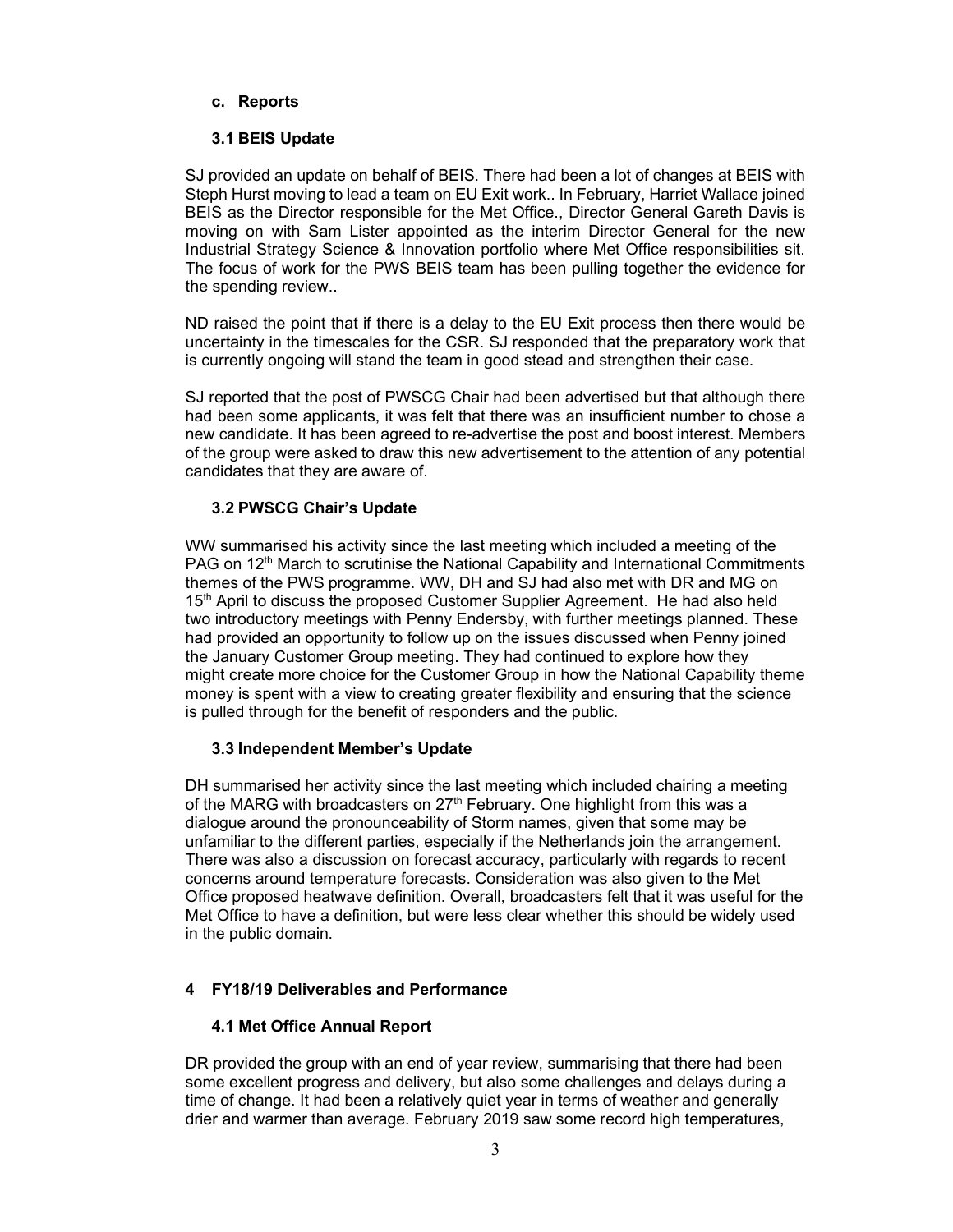and whilst broad forecasts were good, maximum temperatures were poorly captured by the models and post processing.

DR updated the group on the performance of the National Severe Weather Warning Service, with 76% of Amber and Red warnings providing Good or Excellent Guidance. Summer convective events had been handled well, and there was some evidence that new nowcasting techniques had provided useful additional guidance to meteorologists. There had also been some positive feedback on the new-style warnings and production system, with nearly 80% saying that faster issue times have made it easier for them to make decisions. SJ said that she had carried out some analysis on whether people take appropriate action on the basis of issued warnings and that there was clear evidence from the public surveys following undertaken following amber or red warnings that action was increasing over time

#### National Capability

DR went on to talk about model accuracy, saying that there had been a notable improvement in skill over the last year. . DR explained that the model upgrade which was implemented in September 2018 (PS41) had introduced new observations, better use of observations and improved physics. The latest model upgrade (PS42) became operational in March and allows the UK model to be run out to five days with three ensemble members every hour, and makes use of new wind observations from aircraft resulting in improved representation of high level winds.

The group were also updated on the IMPROVER project which will provide post processed forecasts for products and services.

DR explained that prediction of Day 1 maximum temperatures had shown particularly poor performance, both during summer 2018 and during the unseasonably warm temperatures seen in February 2019. This was reflected in both raw model and postprocessed data and since the same issue occurred in the ECMWF model is in part due to the weather. Work is now underway to assesshow to improve the accuracy of these forecasts. ,

DR reported that weather symbol accuracy is generally improving, although a slight drop-off in performance had been seen in the last month or so, which will need monitoring.

#### Reach and Engagement

DR updated on the Met Office work to increase reach and engagement. Digital reach continues to grow with the Met Office App doing very well and good use of the website being seen. The daily morning editorial meetings have now become fully embedded and there has also been encouraging growth in third party syndication with twice daily syndication taking place to over 45 organisations, views up by 25% over the year and some very positive feedback.

EO asked whether there are any statistics on who is accessing weather information in which ways, i.e. for vulnerable groupings. LM responded that this kind of breakdown is available and she will check whether this can be shared with the group.

#### Civil Contingency

DR reported that recent surveys suggest that satisfaction with the Public Weather Service is high across all services. 92% are very or fairly satisfied with the National Severe Weather Warning Service, with 49% being very satisfied. 85% are also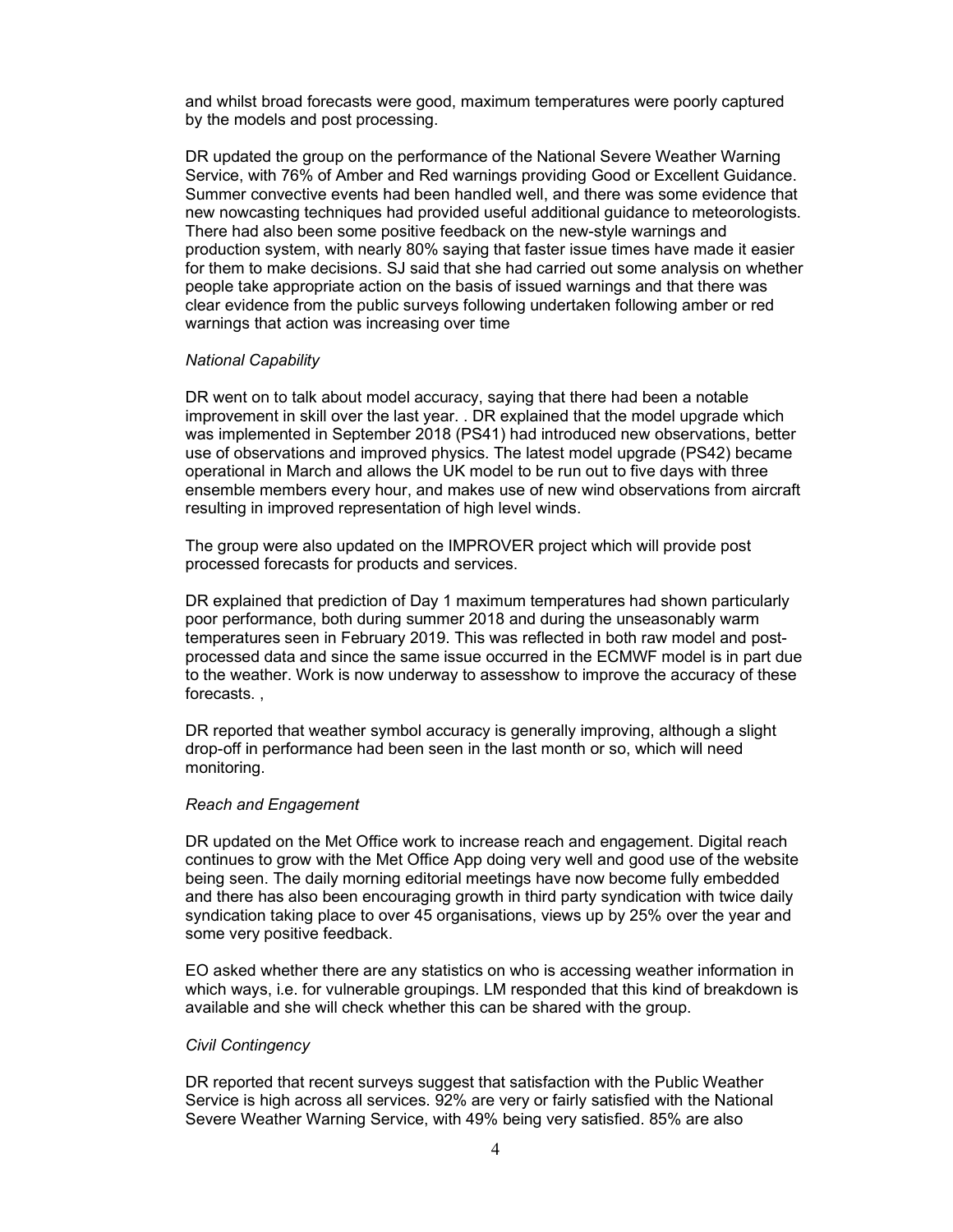satisfied with Hazard Manager, which is the highest since 2012, although usage has declined.

SJ asked if we know what it is that has driven these improvements. LM replied that there was a particular improvement in the responses on the National Severe Weather Warning Service, with "providing the right level of detail" seeing the biggest rise. IH also talked about the value of the Civil Contingencies Advisors and the relationships that they build with responders. JM supported this, saying that the integration of the Advisors with the Departments in Northern Ireland was seen as a positive step. DR agreed that the level of trust had increased with the greater embedding of Advisors within the resilience community.

WW queried what might be behind the decline in the use of Hazard Manager. IH suggested that it might be due to the diminishing margin between what is available through Hazard Manager and the information that can be accessed via other channels. Perhaps this led to a perception that Hazard Manager no longer provides added value and may need to be developed further. DR replied that there are some elements of Hazard Manager that cannot be accessed elsewhere, but if the website offering is developed further, this may take over some of the functionality of Hazard Manager. It suggests that we need to think about the future strategy for Hazard Manager

#### Data

DR summarised work within the Met Office to make more data available through DataHub as part of the T&E programme. The work required has been more challenging than estimated and will be delivered later than planned. The group agreed it was better for MO to complete this work to the correct standard rather than rush the delivery to meet the timeline

WW asked about public access to this data. SJ said that the data available should be fully exploited.

DR explained that the plan is to make a layer of data, "public task data" free in order to drive innovation.

ND asked about the drivers for change over the next few years, in particular is the Met Office likely to become involved with the Geospatial Commission. SJ said the Met Office had met with representatives from the Geospatial Commission SJ spoke about the potential impact from an amendment to the re-use of public sector information Directive and the introduction of "High Value Datasets", which may include meteorological data..

#### PPMs and Milestones

DR summarised the PWS performance status with good progress generally having been made against the operational performance measures. The Forecast Accuracy measure (PPM 6) had only just been met and two of the development milestones, the expert area of the website (2.2) and DataPoint and Wholesale (4.2) had not been delivered and had been moved to deliver in 2020. WW asked whether the delayed development milestones would directly impact customers. DR responded that the delays wouldn't directly affect customers but rather that they would impact on the development of future services.

DR concluded his update section by summarising the key points: operational delivery had been good, particularly through the Advisor Team; model accuracy was improving following two upgrades, but there were some forecasting challenges, particularly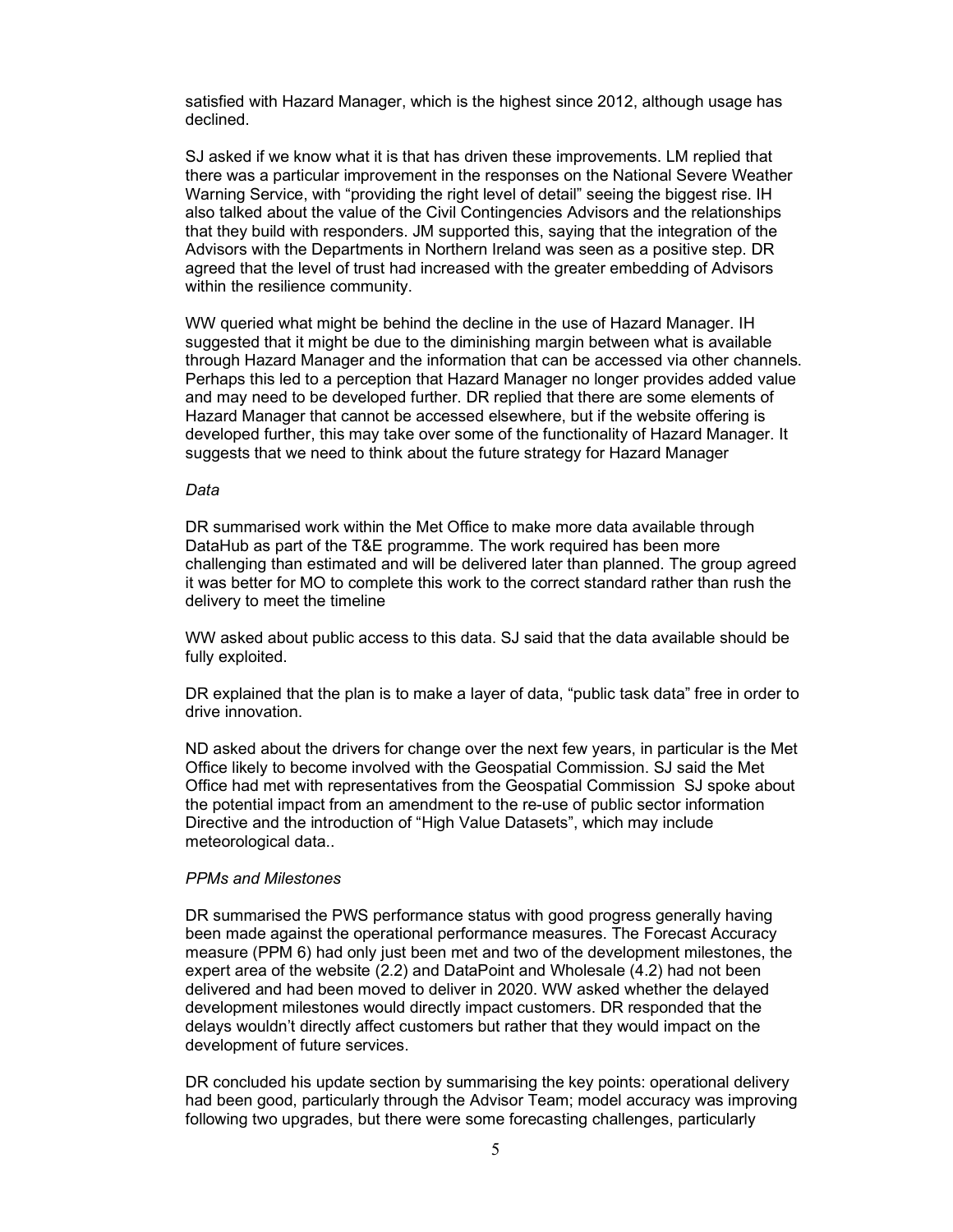around warnings and automated forecasts; there has been some good progress in transformation projects, however there had been delays to new data services; Public Reach has held up, both through Met Office channels and through Third Parties; Public Perception, responder and ad-hoc warning surveys all point to increasing usefulness and £10 million savings have been delivered.

#### 4.2 Severe Weather Subjective Assessment

WL introduced himself as the new head of civil contingencies and provided an overview of the warnings issued. The period January to March 2019 had beenvaried, but mostly low impact. Most notably, there had been snow in late January / early February followed by a short period of exceptional warmth in late February with a number of observing stations breaking records nationwide. There had been a total of 108 warnings issued during the three months, three of which were Amber warnings and the rest were mostly low impact Yellow warnings.

WL provided details of the snow event,  $31<sup>st</sup>$  January to  $1<sup>st</sup>$  February. It had been well signalled, and followed a period of sudden stratospheric warming which had been widely reported. The potential for significant snow had been flagged up a day or two in advance and broad Yellow medium impact warnings had been issued. The Amber warning correctly highlighted where significant snow eventually occurred and was considered useful as it drove a correct set of behaviours from responders and public.

ND queried the shape of the initial Amber warning as it appeared very angular and unlikely to reflect reality. WL agreed that it was important that warnings look sensible and there could have been more finesse in this warning shape.

WL continued his summary of the snow event in late January/early February. The following night ( $1<sup>st</sup>$  February) the snow didn't die out as expected, especially around the Basingstoke area. On the basis of the information available a medium impact Yellow warning was issued. In hindsight an Amber warning for a larger area would have been more approprioate. This led to the assessment of a missed Amber warning so although performance had initially been good during this period of snow, it tailed off.

SJ asked the group for their experiences during the snow event. JC felt that the Amber warnings had been pretty accurate, although there were problems the following day, with stranded lorries on the M3 around Basingstoke and on the A21 in heavy snow. JC agreed with the subjective assessment results. IH had the opinion that the situation verged on the point of a Red warning being needed. There had been a fall of 21cm of snow in some areas that had been unpredicted and was very disruptive. On the basis of the warnings issued, Hampshire had closed their operations room, but the snow didn't stop as expected. They ended up having to stand operations up again late in the evening by which stage it was really too late.

JS felt that the warning area didn't extend far enough west. There had been heavy snowfall on the A30 around Jamaica Inn in Cornwall and passengers had not been evacuated until it was too late, although local communications may also have been a factor in this. WL agreed and added that although a Yellow warning was also in force across Southwest England at the time, this may have been misinterpreted as meaning that significant disruption was unlikely here, whereas the implication was that some of the more vulnerable locations might be.

A discussion followed around how messages can be communicated that lead to appropriate action being taken by individuals. EO mentioned that ongoing behavioural insight research focusing on heat and cold alerts may provide some useful input to this.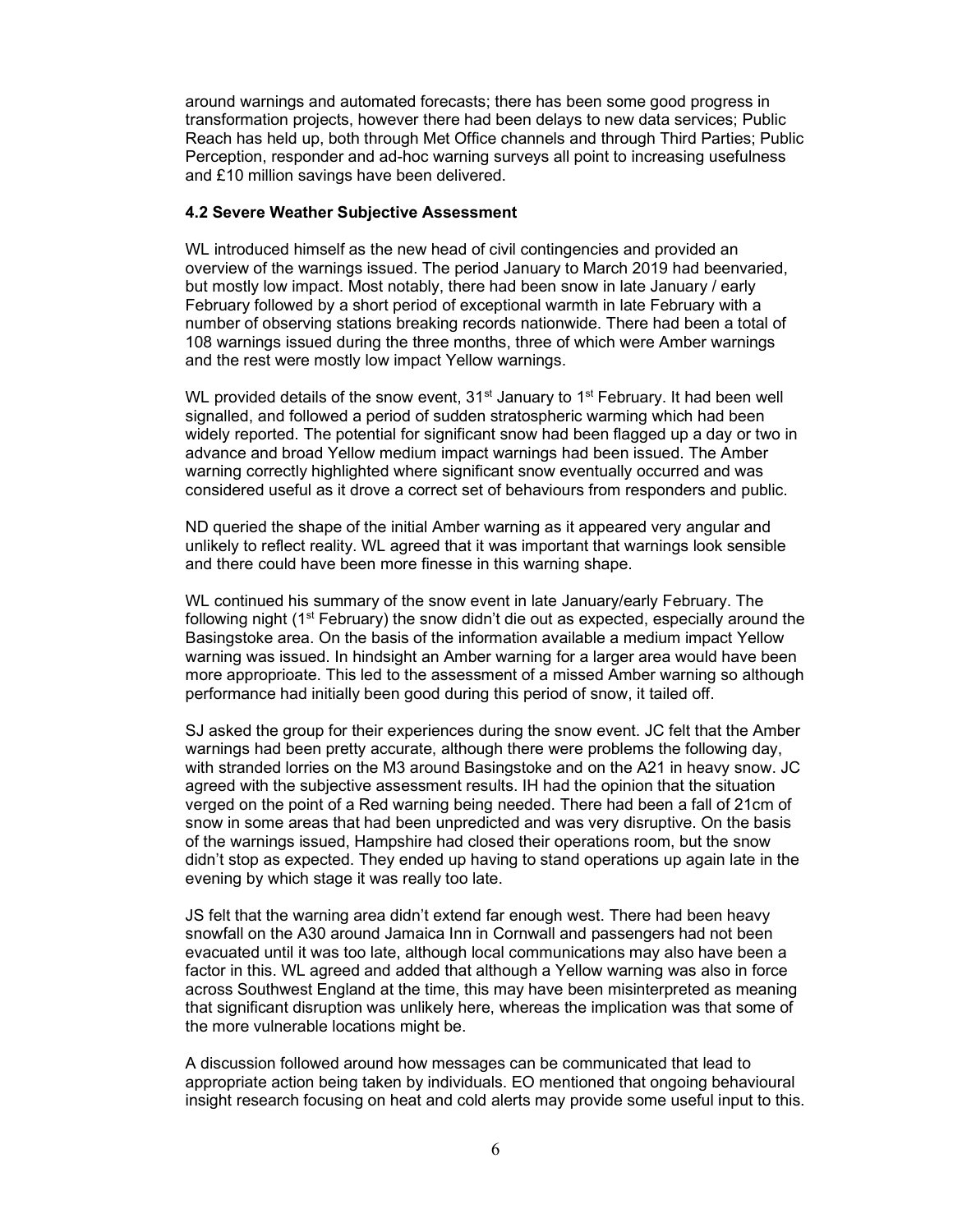WL went on to talk about Storm Freya, a period of strong winds which occurred on  $3^{\text{rd}}$  -4<sup>th</sup> March 2019. Questions were asked whether this storm should have been named The decision to name two days in advance had been based on the potential for medium impacts to occur. WL said that this is always going to be a challenging messaging exercise. Although the low likelihood medium impact Yellow warning proved to be an adequate impact assessment, with hindsight, a high likelihood low impact risk assessment might have been more appropriate.

WL then talked about a period of forecast windy weather that occurred on  $16<sup>th</sup>$  March. Partner agencies had suggested that the forecast strong winds had been named Storm Hannah even though no formal naming had taken place. This led to the Met Office needing to issue proactive communications to clarify a storm had not been named. WL said that this demonstrated the 'double-edged sword' of the storm naming process. CC asked whether it would perhaps be better not to release details of the chosen storm names in advance at the start of each season. WL responded that there is an argument for that approach, in fact other countries do work in this way, with the Danish Met Service in particular not releasing any details to anyone until the point at which the storm is named. CH said it would be interesting to know whether there is a similar issue in the United States. WL replied that triggers for storm naming in the US tend to be more clear cut and further in advance, so this issue doesn't arise in the same way there.

WL updated the group that there is a plan to include the Netherlands Met Service KNMI as a member of the UK/Ireland storm naming group. There has also been a proposal to merge this western grouping with the southern grouping of Spain and Portugal, but this isn't supported at this stage.

WL concluded by informing the group that performance of the National Severe Weather Warning Service was running at 76.3% good or excellent at the end of the financial year 2018/2019.

#### 4.3 Secretariat report on performance

#### a. Media and Reach Group

The latest MARG meeting was held on 27 February 2019, with broadcasters attending from ITV, Sky, C4 and BBC. The key topics for discussion included a follow up on the forecasting of high temperatures, an update on severe weather and the heatwave definition. The group also covered storm naming and there was the usual item to update on the Public Weather Media Service (PWMS).

PR reported that following the discussions on communicating high temperatures at the meeting, the group were keen that Met Office look at this issue further. An objective will be included in this year's CSA.

PR said that he will set a date for the next MARG meeting shortly.

#### b. PWS Assurance Group Report

SJ highlighted a number of points from the PAG Report: the PAG had agreed that the International Commitments Theme had been delivered; work to improve BestData temperature forecasts would go ahead this year. PAG endorsed the new proposed approach to public weather service planning and budgeting; the proposed new approach to achieve more value from ensemble forecasts was welcomed but the challenge would be how the benefits of this could be fed through to the public users.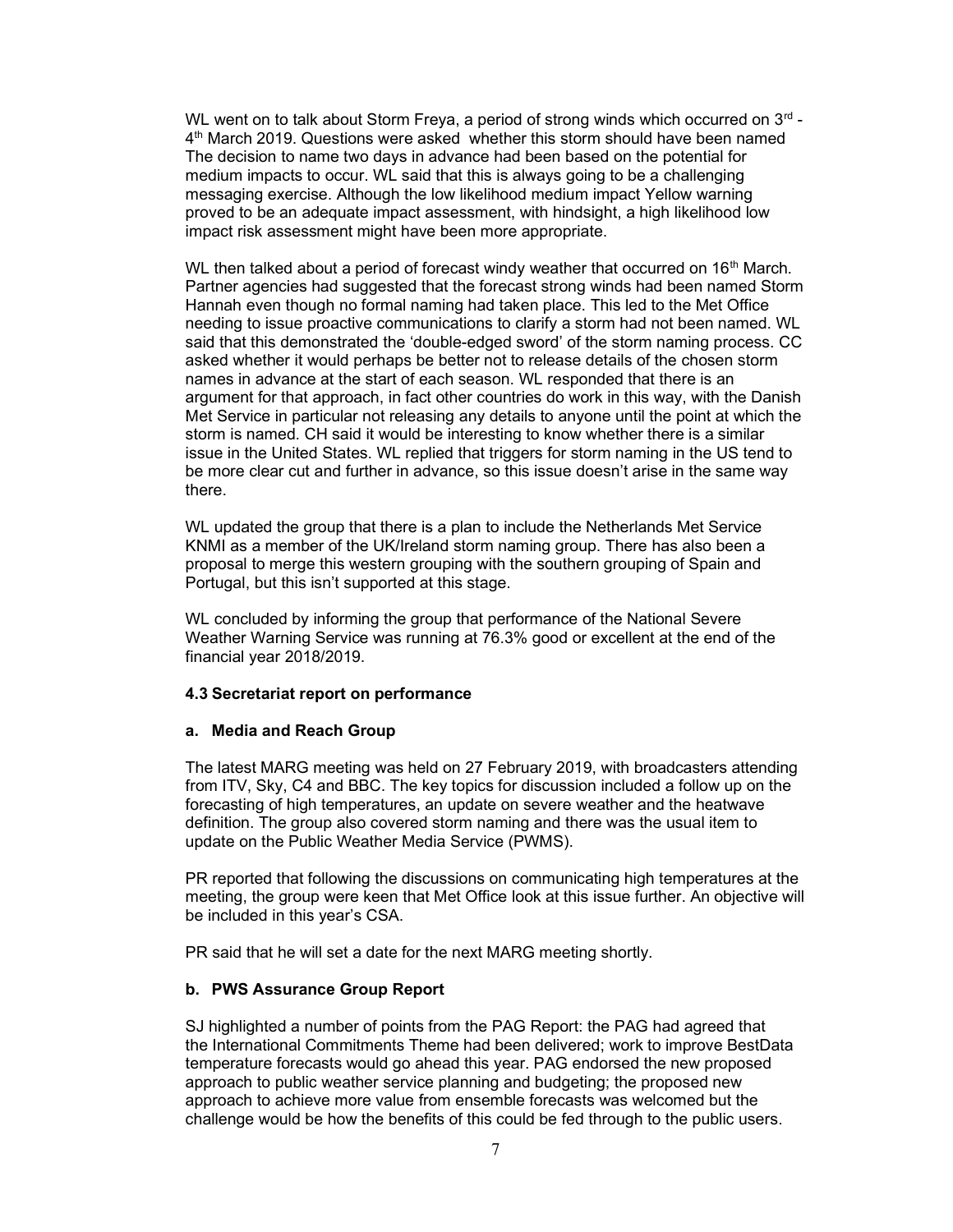DH commented that she felt it was important to make every effort possible to overcome the issue around temperature forecasting, particularly in terms of the science; the current situation should not be accepted.

IH asked about the new post-processing system, IMPROVER and whether it's smoothing out process had led to it not picking up the nuances of the evolving snow situation in late January / early February. DR responded that the system is still in development. .

## c. PWSCG Annual Report

SJ introduced the PWSCG Annual Report for 2018/2019 which summarised the work carried out by the group in the last year. The group approved the Annual Report and confirmed that they were happy for it to be published on the website.

# 4.4 Sign off of FY17/18 Programme

# 4.4a Letter to Met Office CE

The group were asked to approve the draft letter formally confirming that the Met Office have met the performance standard required by the PWS CSA for the year 18/19. The group approved the issuing of the letter.

DH raised the point that the wording of the 'Commentary on PPMs and Milestones' document refers to attendance at Customer Group meetings in Wales in relation to PPM5. A Customer Group meeting has not yet taken place in Wales so this wording should be amended to reflect this. SJ confirmed that engagement with Wales had been challenging due to resources being diverted towards EU Exit work. SJ agreed to double-check the wording of this section within the Commentary document.

The group confirmed they were content to sign off the following milestones:

## 4.4b Milestone 2.1 - Website

4.4c Milestone 2.3 - PWDS

## 4.4d Milestone 4.3 - Data Plan

## 4.4e Milestone 6.2 - PS42

SJ informed the group that although this milestone was delivered later than planned, the Secretariat recognises the importance of ensuring that planned changes are on balance beneficial and this can sometimes necessitate delaying the implementation of model upgrades.

## 4.4f Milestone 7.1 - PWS Scope

## 4.4g Milestone 7.4 - Improver

The group discussed the fact that although the project is still ongoing, delivery of the alpha version was a key milestone and this was now running. The project is now expected to complete in 2020 with the benefits ultimately being a more efficient platform for post-processing that will enable future improvements in the consistency and accuracy of forecasts for the public.

## 4.4h Milestone 7.5 - Next Gen Guidance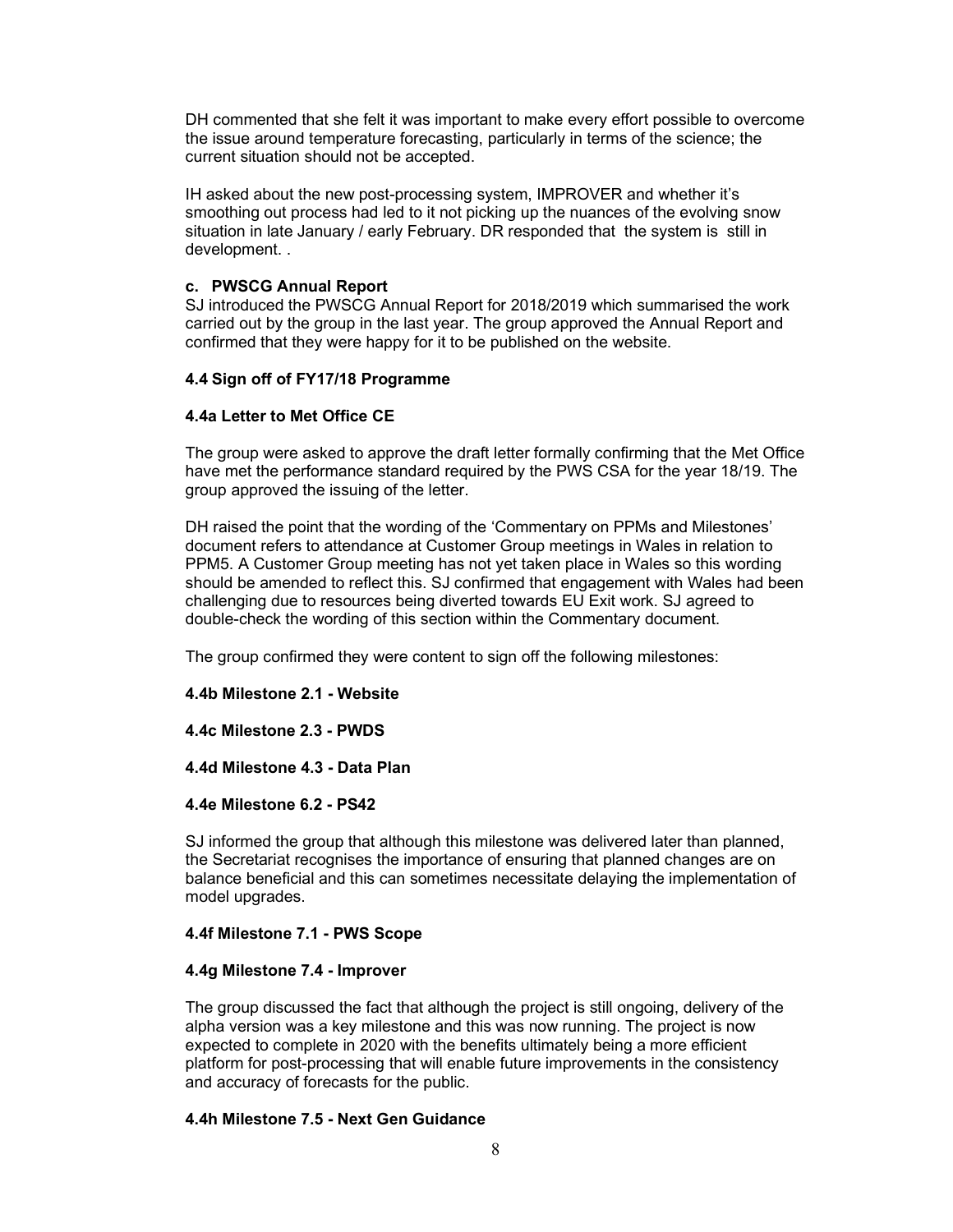## 4.4i Quarterly Report

The PWS Quarter 4 Report, January to March 2019 had been circulated with the agenda for information. No questions or comments were raised by the group in relation to this.

### 5. Future Plans

### 5.1 Update to Customer Supplier Agreement

MG explained that this is the last year of a four-year plan (post-SR15) which covered 2016-2020. Transformation and Efficiency has dominated this period with cost savings required for 2019/2020 now delivered.

MG went on to say that this year will see some consolidation, and will focus on: completing the key developments planned over the four years; continuing to implement transformation and exploit the benefits; continuing exploitation of HPC, focusing on pull-through of improved forecast accuracy to users (warnings, public channels); consolidating direct reach and growing indirect reach. Outside of the current Customer Supplier Agreement, the new Met Office PWS team would be gathering requirements and planning the next four years of the PWS (2020-2024).

There are six themes: Warnings, Public, Civil Contingencies, Data Services, International Commitments and National Capability, with Delivering Efficiency moved to business as usual. MG then went on to detail the seven new PWS Performance Measures, one each for the six themes plus one for the milestones. MG highlighted a change to the Warnings Accuracy PPM (PPM 1) in that it will now be calculated over a 3 year period, as opposed to a 2 year period as in previous years. The success criteria for the Milestones PPM (PPM 7) will be that at least 11 out of 14 Development Milestones will be delivered and that the overall success measure will be that at least 5 of the 7 PPMs are delivered.

MG then provided some highlights from the CSA for each theme, which were then discussed by the group.

## 5.2 FY 19/20 Consultation Plan and Secretariat Operating Plan

SJ introduced the Secretariat Operating Plan for the coming year, key tasks includeappointing a new PWSCG Chair and preparing for thecomprehensive spending review. The Secretariat will offer introductory meetings to all members of the groupto meet the new Chair.

SJ then went on to introduce the Secretariat Consultation Plan for the coming year which sets out the proposals for consultation and evidence gathering for the financial year 2019/20 and completion of the current Customer Supplier Agreement (CSA) timeframe. A range of regular surveys would continue, along with a number of specific surveys: a review of CHEMETPro to gather user requirements for improvements, and expanding the adoption of CHEMET-GIS, a programme of work to understand how storm naming is driving trust, belief and action in response to severe weather warnings.